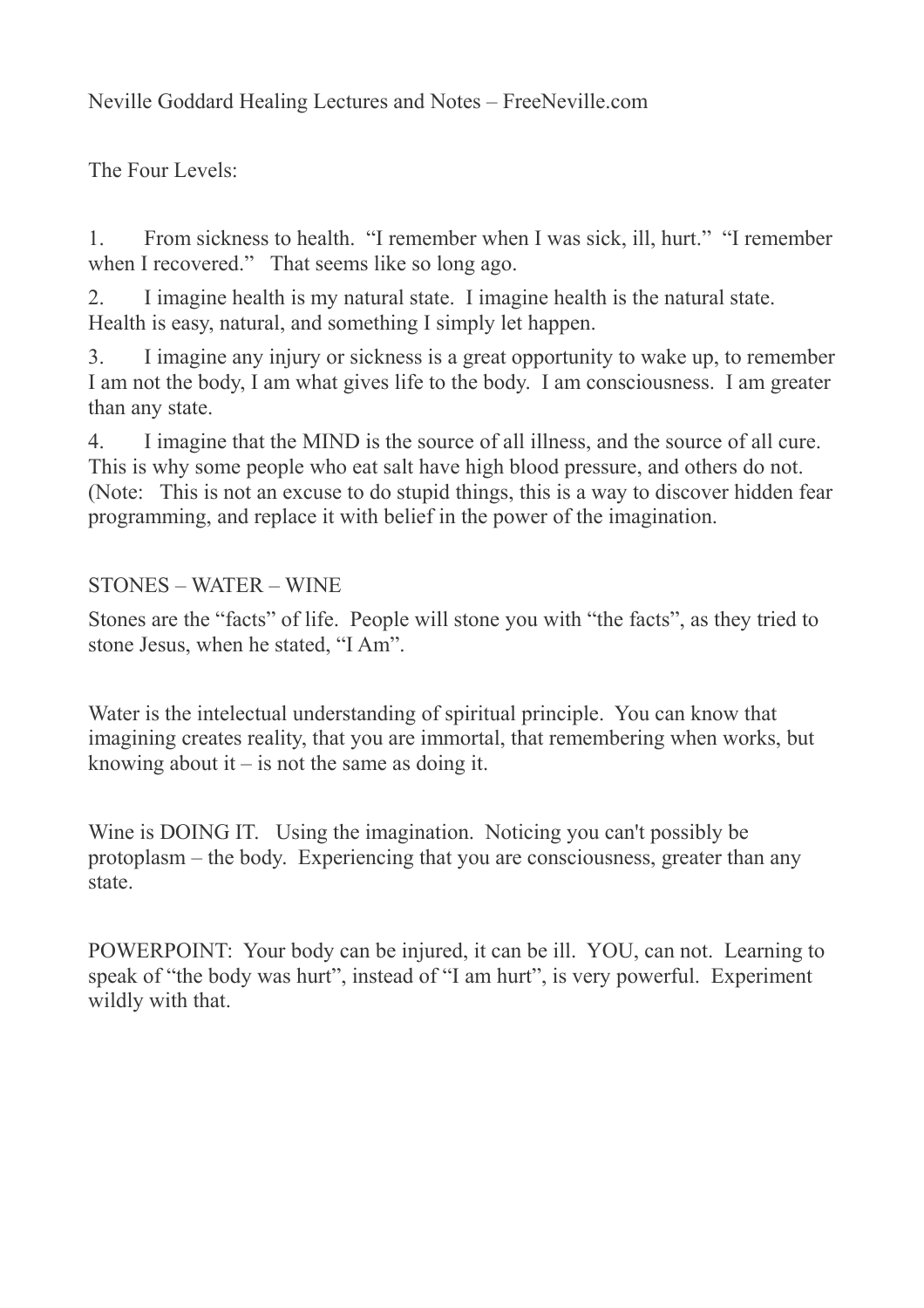## BELOW ARE TWO OF OUR FAVORITE HEALING LECTURES OF NEVILLE'S.

## A STATE CALLED MOSES - Courtesy of FreeNeville.com April 29, 1968

While reading scripture, always bear in mind that it is a story of salvation and not secular history, that the characters - from Adam to Jesus - are states of consciousness. In Blake's "Visions of the Last Judgment," he said: "It ought to be understood that the Persons Moses and Abraham are not here meant, but states signified by those names as they were revealed to mortal man in a series of divine revelations, as they are written in the Bible." Having seen the entire play, Blake added: "When you see them from afar they appear as one man, but as you approach they appear as multitudes of nations, as the One Man becomes the many."

The first five books of the Bible are called the Torah, or the Law, with Abraham as the symbol of the beginning of civilization. But the outstanding character recorded there is the infinite, eternal state called Moses. The word Moses is the old perfected [form] of the Egyptian verb "to be born"; so it is in the state of Moses that something is to be born. Now, at the end of the Torah we are told: "Moses, the servant of the Lord died and the Lord buried him, but no man knows the place of his burial to this day." (Deuteronomy 34) Why? Because Moses is buried in you.

Today people try to perpetuate the identity of every prominent person in some mausoleum. In our country, daily trips are made to the graves of our presidents. I am told that there is not a day that Kennedy's grave is not covered with flowers, as people cry and pray there. So we know the burial place of our presidents and heroes but no one knows the burial place of Moses.

Representing the future of Israel in germinal form, it is in Moses - a state buried in Man - that God's plan of redemption is revealed. Now, an Israelite is not a descendant of Abraham after the flesh, but the elect of God of any nation. Whether you be a Jew, Christian, or Mohammedan, Moses - the future of Israel in germinal form - is buried in you. And the word "Israel" means to rule as God.

Having seen the entire pattern of God's plan in the mountain, Moses returns and speaks to the people in the first person present tense, saying: "I am the Lord who brought you out of the land of Egypt, out of the house of bondage. You shall have no other gods besides me." Having said this, Moses reveals God's name as I am! He did not say, I am Moses and the Lord, but I am the Lord. Recognizing his true identity, Moses begins to do wonderful things, called signs. Giving Moses the rod of God, the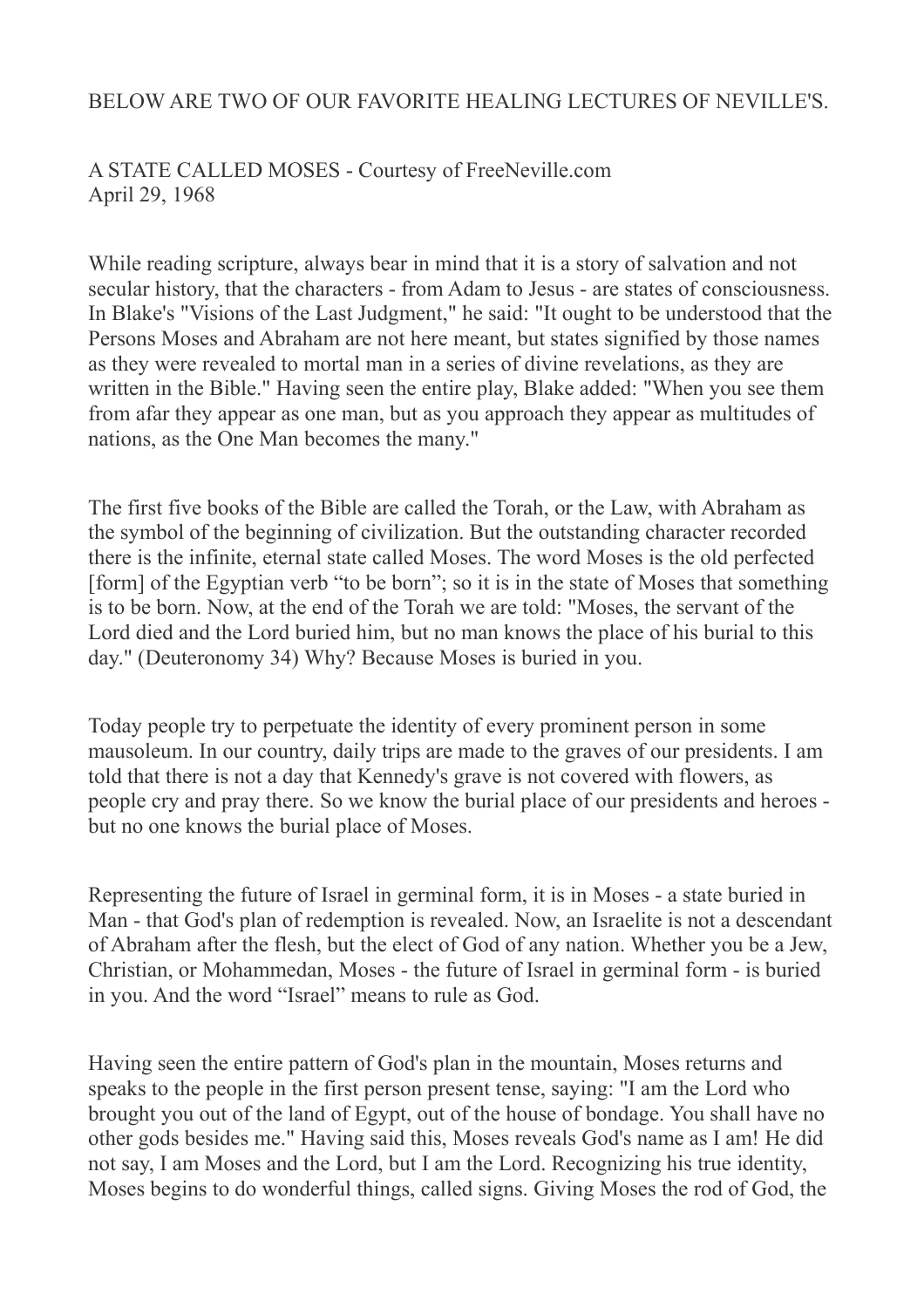Lord said: "Put upon it the fiery serpent, and everyone who sees it, whether he be ill or distressed, if he believes, he is healed." All of this beautiful imagery is literally true when God's plan begins to unfold in you.

We are told that Moses could not enter the promised land, that Joshua - filled with the spirit of wisdom - entered and the people followed. Joshua is the Hebraic word for Jesus. Moses could not enter because he is God's plan in germinal form. Joshua is its unfoldment, as the word says: "I am the Lord your God, the Holy One of Israel, your Savior and besides me there is no savior."

The plan unfolds in Joshua in the Old Testament, and Jesus in the New. If Joshua is filled with the wisdom of God, and Christ is defined as the power and wisdom of God, are they not one and the same being? God's glorious wisdom in germinal form saves Israel by pulling the one being out as the germ erupts. Then the man in whom it happens experiences the signs and wonders recorded in scripture in a literal manner. Who would have thought that the rod of God with a fiery serpent on it was literally true; yet I know it is the state you will experience as you enter the promised land.

I do not care how long you live or how much you own, you will die to this world. But you are destined to move into the land of the promise, a land that is eternal, where you cannot die. The garment of nature you now wear will die, but there is a germ in you called Moses that lives forever. He is buried in Golgotha, the skull of man. And the rod of God is your spinal cord. Having descended into division, God's creative power has gone down into generation. It is destined to be reversed and turned up into generation and unity.

There is only one creative being, only one God. Being protean, he appears to be unnumbered nations, races, and people; but in the end, one by one he gathers himself into the one body, the one Spirit, one Lord, one God and Father of us all -yet without loss of identity. You will know you are God. I will know you and you will know me. Having known each other in this violent state by the masks we now wear, we will return to the unity of one made up of others, to be brothers in that heavenly state.

It is Moses who betrays God's name. Now that you know it, ask for wealth in the name of God by saying: "I am wealthy." You cannot point outside of self and call upon God's name. If I am in an impoverished state and desire the state of wealth, I must dare to assume I am wealthy. The Torah is a discussion between Jehovah and Pharaoh, or faith and doubt. You must have the faith of assumption that you are the man you want to be in order to become it. Your desires will never come to pass if you believe the denials displayed by your reason and outer senses. As you walk in the assumption that your desire is fulfilled, you are calling upon the name of God and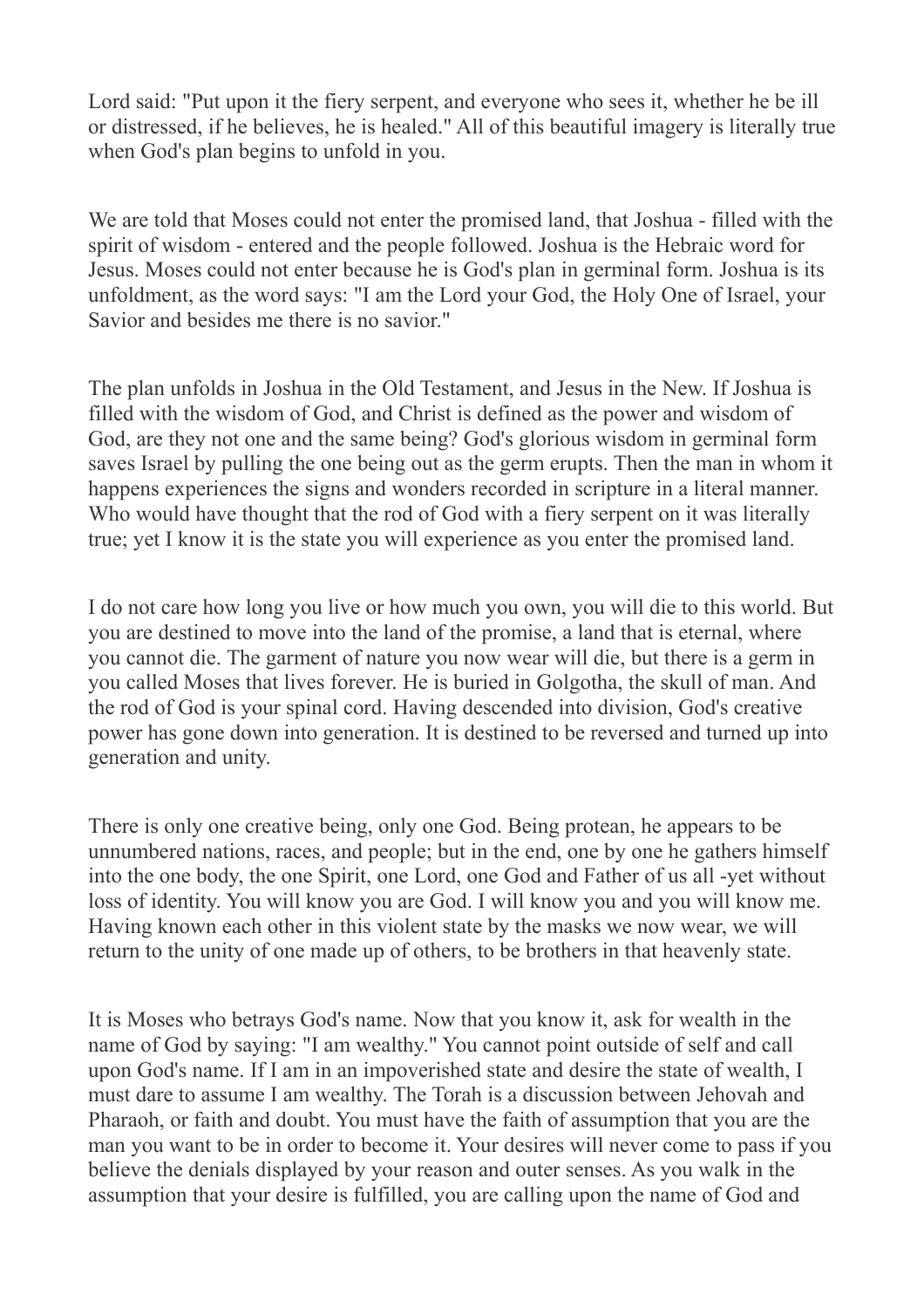conjuring that which you are assuming. You must dare to assume wealth, if that is your objective.

If you desire health, you must assume it, even though the doctor's reasoning world produces proof to the contrary. You must be ever aware that they are not your God, that there is only one God and his name is I am! When you point to another as an authority in your world, you are transferring the power that belongs to God to an idol. Now, if you call for anything with the name of God, and his name is I am, and you say I am - are you not your own maker?

God is, for I am! I kill and I make alive, I wound and I heal. I create the light and I form the darkness and besides me there is no other God. Whatever I want, I must assume the full responsibility for it. If I want to conjure health and the doctors tell me I cannot overcome my illness and I believe them, I have made my choice and must accept the responsibility for it. But if I dare to assume health, God is proclaiming it, for he has no name other than I am! This is the grand revelation found in the third chapter, the 14th verse, of Exodus. "Go and tell them `I am has sent me to you.' "Whatever you declare, is; for God's name is any form of the verb to be, whether it is I am, I was, or I will be.

Remember: Moses is not a person, but an eternal plan of God. He was shown everything and told to follow the pattern that he saw in the mountain. No one knows who wrote the books of the Torah. They are only signed with the letters J, B, and P. In fact, we do not know the author of any book in the Bible. Matthew, Mark, Luke, and John are anonymous names of those who wrote their own visions and revelations of God's eternal plan of salvation. In the state of Moses, I have been leading you into a new and perilous way. I have called you as a group, and explained what has happened to me - the pattern man - in the hope that you will hear me with faith. Not everyone will believe me, just as they did not believe Moses.

It is said that as he led the people through the desert, the majority wanted to go back to their old way of thinking. They felt safer in their old beliefs. It was easier to remain a slave and receive a handout. Many slaves do not want to be freed, because as slaves they are sheltered and fed. To be freed from that state means they would have to enter the state of independence, which is hard but glorious. When you believe God is your own wonderful loving human imagination, you are freed from the slavery of the belief in another. Man has been taught to believe in an external God. To turn to him when in need; and even if he doesn't respond, man continues to think God is doing his work. But Moses tells us to turn to no other God, saying: "Besides me there is no other."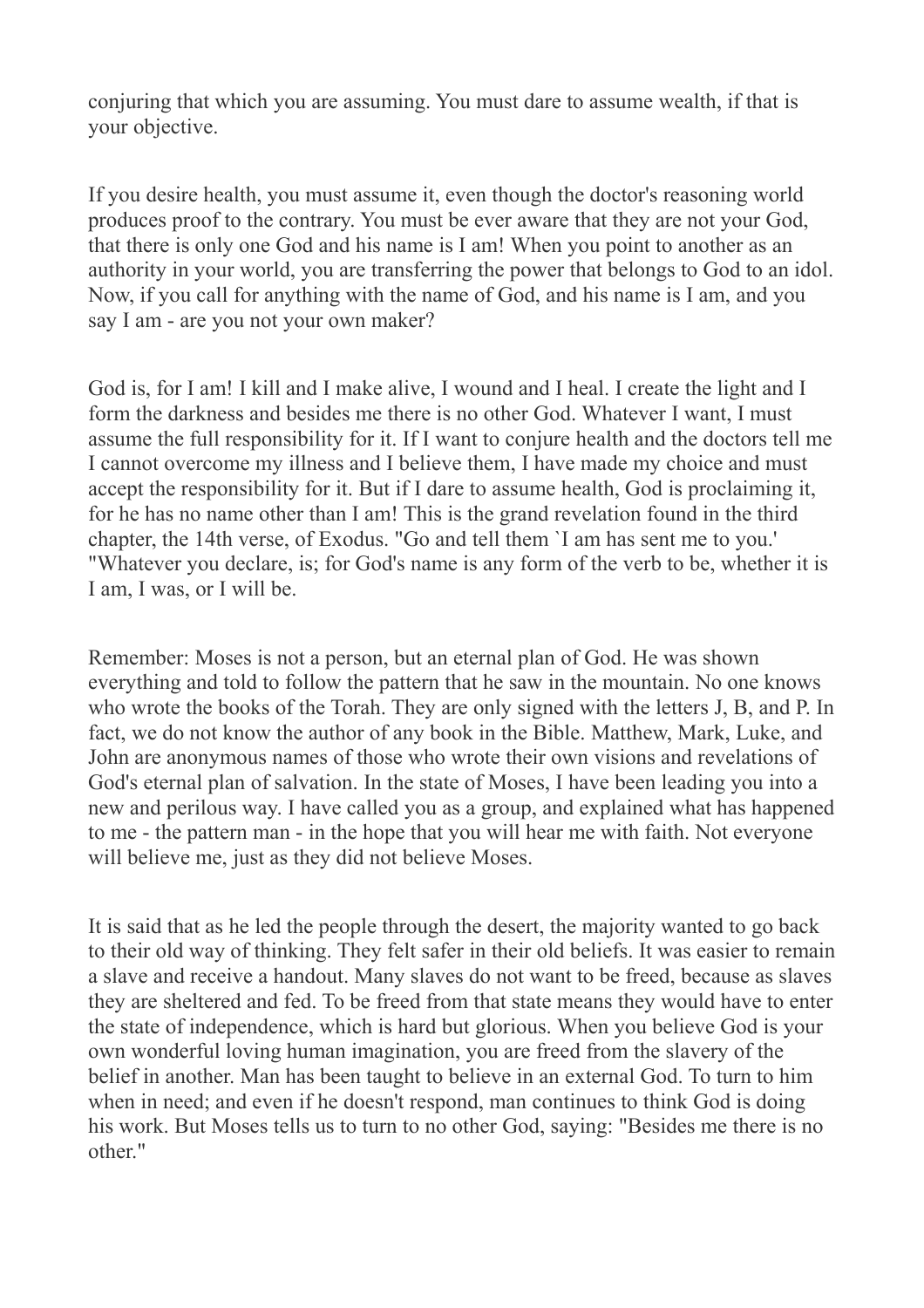The only God who will bring you out of slavery is I am. While enslaved, assume I am free, and have the courage to continue worshiping the only God, for there is no other. God did not promise life without peril, because you are capable of falling back into your former state of consciousness. Thinking you may have made a mistake, you can again bow before man-made icons and go to mass on Sunday mornings. So Moses leads you to the promised land, but he cannot take you in. This you must do by yourself. Moses is the pattern in germinal form that erupts as Jesus. When everything said of Jesus Christ in scripture erupts in you, you stand amazed to realize that you are He! That there never was another. That the one and only God and his pattern of salvation, is buried in all humanity.

Now, you either believe my words or you do not. It's entirely up to you. I have told you what I saw on the mountain top - the great Mount Sinai where the laws were given in the beginning. Having experienced that which was seen in the beginning, I have come to tell you, my people, exactly what happened, and I have not altered it. In the state of Moses I have led you out of the land of Egypt. And when the time for my departure comes, I - a servant of the Lord - will die and be buried by God Himself. This is the great mystery of the seed. Unless it falls into the ground and dies it remains alone, but if it dies it brings forth much. The pattern, like a seed, is planted in the earth, called Adam. The seed will take root and unfold according to its pattern.

The first eruption is to awaken; for just like a seed, the moment a little shoot comes out you know the seed is alive and has taken root. God is a god of the living and not the dead, so what seemingly was dead awakens, and man resurrects within himself. Awakening within your immortal skull where you were buried, you come out and scripture unfolds before you. A child, symbolizing your birth, is present. Three witnesses are there to fulfill scripture. Five months later the pattern erupts again and David stands before you and calls you Father. You will recognize him and proclaim the words of the second Psalm: "Thou art my son, today I have begotten thee."

The relationship between you and your son cannot be described; yet there is no uncertainty as to his identity or yours. The third eruption occurs four months later, when your body is split by a bolt of lightening. (The lovely hymn, "Rock of Ages," calls it a cleft, saying: "Rock of ages cleft for me.") When your body is cleft, you see golden, liquid light at its base. Fusing with it, you become a coiled, fiery serpent and - like a bolt of lightening - you uncoil right into your skull as it reverberates like thunder. These are the first three acts of the unfolding of God in you. Then, after a period of two years and nine months, the pattern completes itself, as a dove - the symbol of the Holy Spirit - gives his seal of approval by descending and smothering you with affection.

Unable to deny your visions, you will share them with others, cautioning them,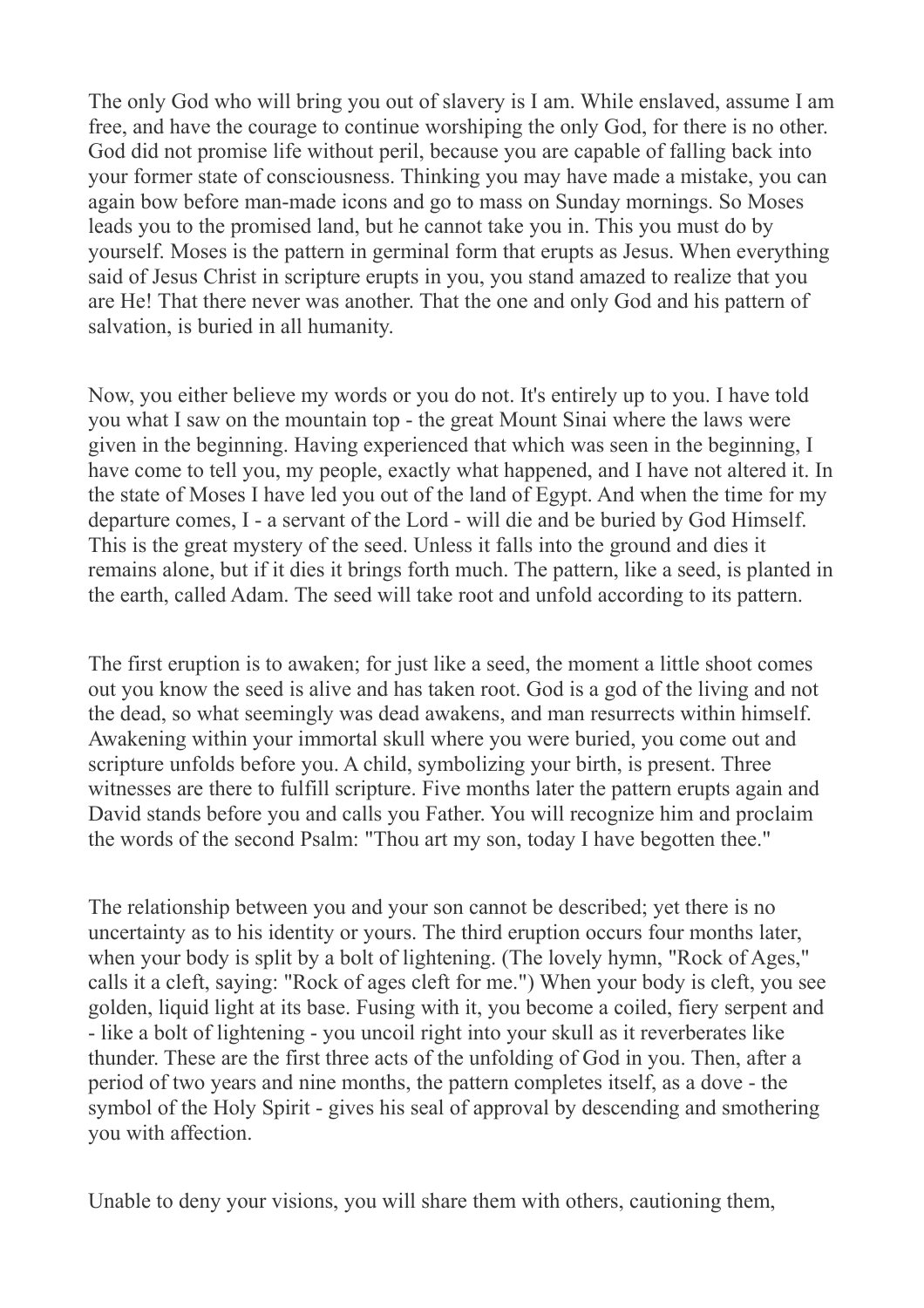telling them that the way is perilous, for you are taking them into a new land. And if they follow you, everyone will have a common experience. Because we all differ, no two will experience the pattern in an identical manner, but everyone will meet David. Regardless of the color of your skin or your gender, you are going to meet a blond, blue-eyed lad who will call you father. David is not looking for a man after the flesh, but the God who is his father, and you will know that you are he! Moses is God's pattern of salvation in germinal form. Having seen the pattern, Moses does not take you into the promised land, but reveals the pattern to you.

It is Joshua who enters and Jesus who unfolds as the pattern within you. If, in the spirit, David calls you My Lord, and scripture tells you that David called Jesus My Lord, are you not Jesus? Are you not he who said: "I am the Lord who brought you out of the land of Egypt, out of the house of bondage?" Perhaps you have a friend who desires to enjoy good health. You can give it to him in the name of God by listening to your thoughts and hearing your friend tell you he has never felt better. Who is hearing the words? I am. That's the Lord. Respond by telling your friend how great he looks in your imagination, and God is speaking. If your friend is unemployed, hear him tell you he now has a wonderful job. Congratulate him and feel the joy that would be yours were it true.

Then ask yourself who is doing it and you, the Lord, will say, I am! All day long man exercises his creative power, unwittingly bringing confusion into his world. Then he rushes to a church and prays to a God who does not exist, for the only God is I am! There is no other God and there never was another God. Practice the law of identical harvest by going to the mountain top. I hope your ambition is to have scripture unfold within you, for that would transcend anything here.

But, perhaps you are one of those who want to leave this world so famous or wealthy that your remains will reside in some huge mausoleum, even though there is no assurance the building and its contents will survive. If so, that's all right, but you now know where Moses is buried. Throughout the centuries men have been looking for Moses in the wrong place. Thinking he was buried on the outside, they search in vain, for God buried him in the skull of man.

Containing God's plan of salvation, Moses reveals the pattern which - when it unfolds - saves man. The word Jesus means, "Jehovah saves". When God's pattern unfolds, God has saved himself. Like a seed which disappears as it becomes what it contained, the pattern unfolds into the tree of life to become one with God, the Father of the seed. Take my message to heart and dwell upon it. Set your mind fully upon this hope that God's pattern of salvation will erupt in you while you are in this sphere. It must erupt for you to leave this world of sin and death and enter eternity. There you will be a king within yourself, creating - not by reason, but by the life you know to be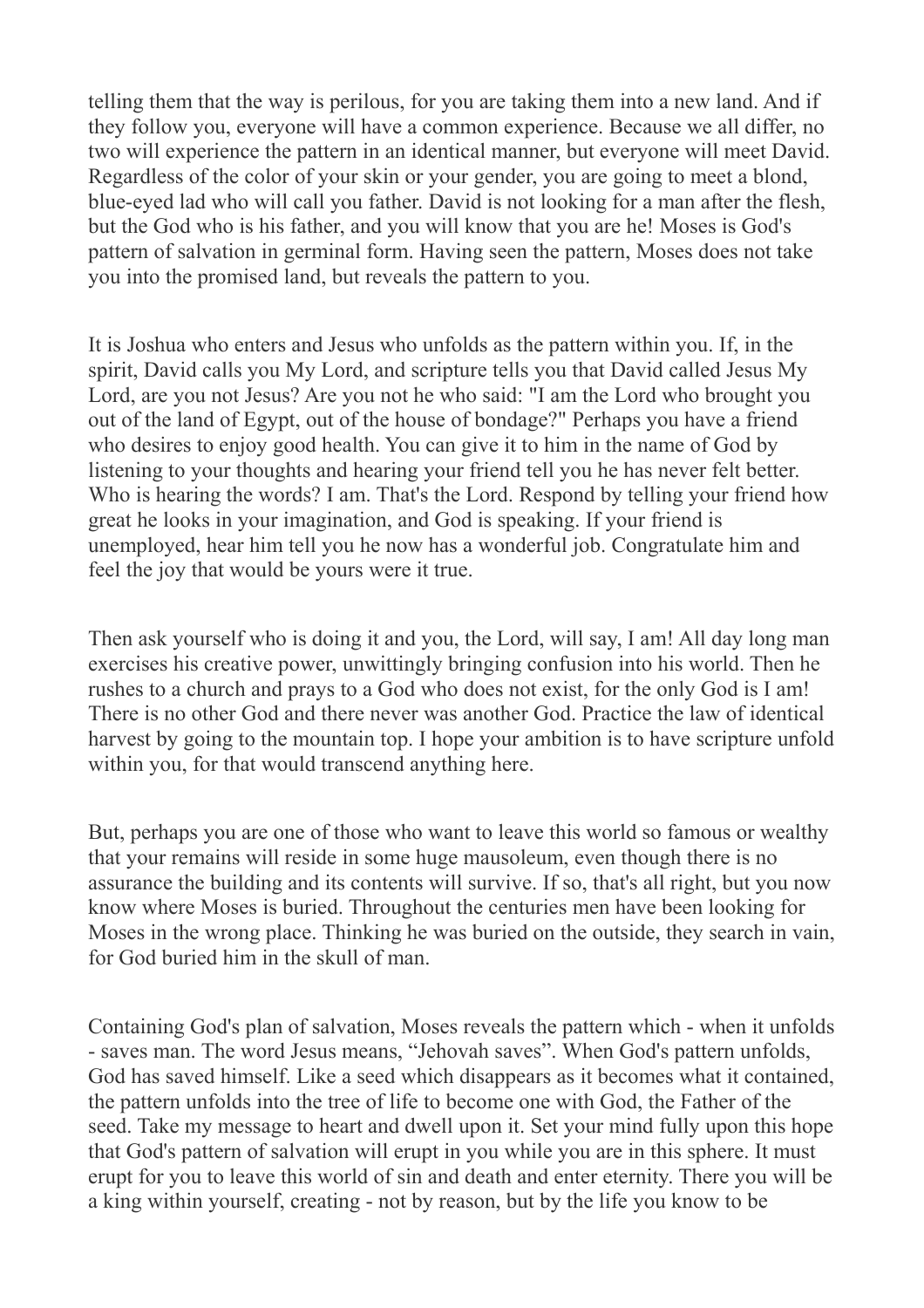yourself. There you will no longer be an animated body; but as a life-giving spirit, you are God Himself.

When you read scripture in the future, don't think of it as records of myth or secular history, but glorious revelations of God as eternal states of consciousness, personified. Moses is the personification of an eternal state containing the perfect pattern God designed for the purpose of saving himself. It is God who became man that man may become God. Knowing that he had the power to die and overcome death, God died. Now he must overcome death, and he will. History tells us of the great Roman Empire and the Chinese Empire. We are living in the day when the great British Empire is vanishing. There was a time when the sun never set on the British Empire, and now it has diminished in size to almost nothing. Every empire dies in time.

People die and dynasties die and all of the great fortunes will die. I understand that Hughes and Getty both have a personal fortune in excess of one billion dollars. If their fortune was invested at six percent interest, they would receive \$175 thousand a day, seven days a week. Yet, when they leave this little segment of time, they will not take it with them. That's this society, so why put your hope in it? Instead, put your hope upon this plan contained in Moses, for buried in you God's plan will erupt and you will enter the promised land as Joshua, called Jesus.

Now let us go into the silence.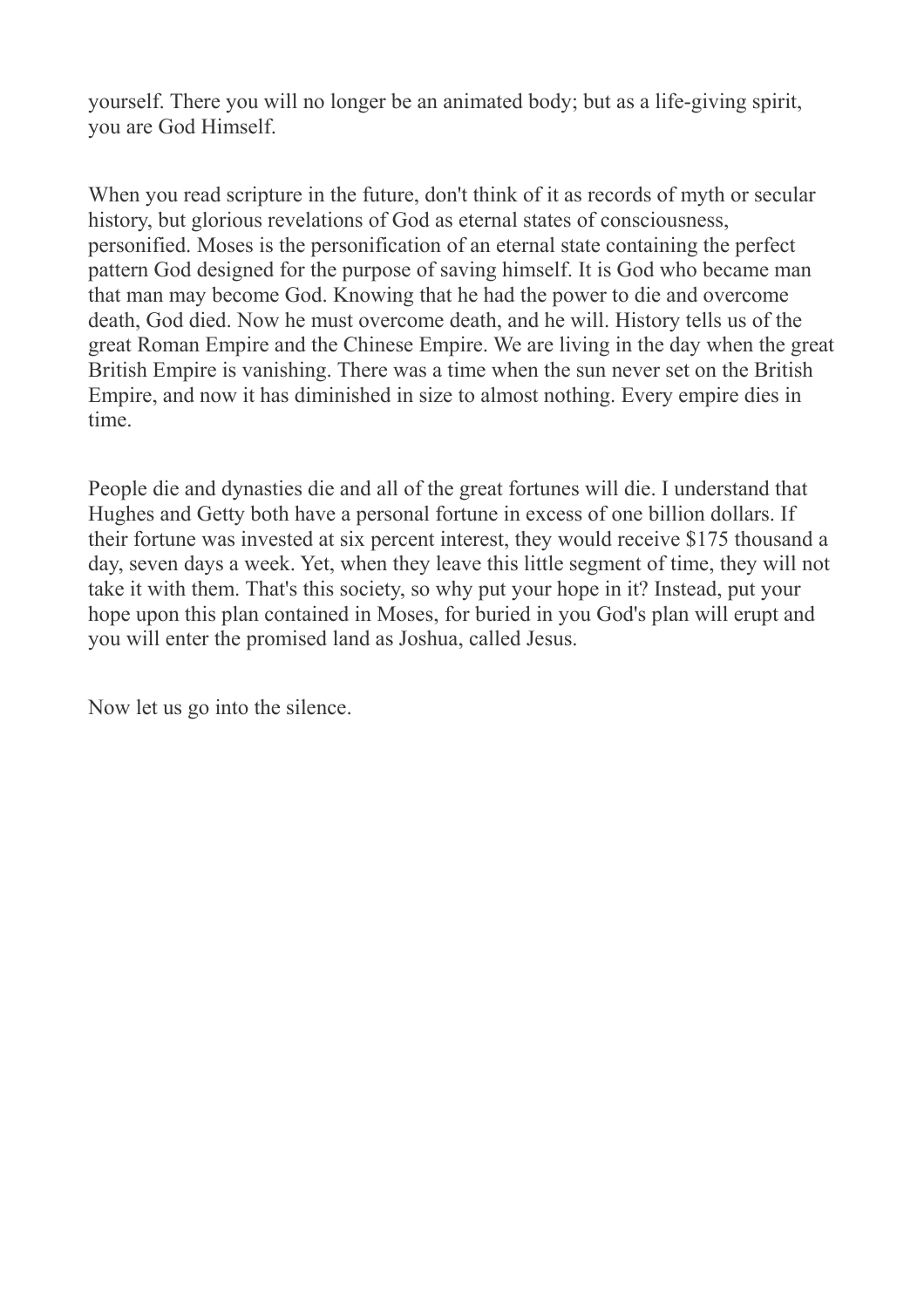CHRIST BEARS OUR SINS - Feb 24, 1969Neville Goddard PDF lecture. Courtesy of FreeNeville.com

Peter tells us that Christ bears our sins in his body on the cross. And the prophet Isaiah said: "He takes our infirmities and bears our diseases."

Who is this being who bears our sins, our infirmities, and our diseases? Christ! Our wonderful human imagination! When you are in pain, or experiencing deep sorrow, your imagination is doing the suffering. If a friend tells you he is not feeling well, or is in great pain, and you tell him that his imagination - called Christ - is doing the suffering, your friend would not believe you, because he conceives Christ to be someone other than himself. But Christ is the human imagination, and until man discovers this for himself the Bible will make no sense to him whatsoever.

We are told: "In the beginning was the Word, and the Word was with God and the Word was God. The Word became flesh and dwells in us." That word is your I Am! And if the Word is God and dwells in you as your awareness, is not God doing the suffering when you say, I am suffering? Having just revealed God's name, you are confessing that God is in pain; therefore, does He not bear all the sufferings of the world in his body while he is on the cross of mankind?

When I speak of the joy of awakening to the knowledge of who God really is, I would think everyone would be eager to experience that awareness; yet only an nth part will say, Yes! A friend wrote, saying: "My husband applied for and received a temporary position as a carpenter, working for the Los Angeles school system. When he was let out he said, `They will call me back for another temporary period.' I suggested that if he wanted to work there on a permanent basis he could, if he would imagine it. Instead he gave me all kinds of reasons why a permanent position was not possible.

"Recently he was called back for another temporary position. When I reminded him of what he had imagined six months ago he did not want to recognize his harvest of the seed he had planted and became very angry. As he spoke, our souls made contact and I heard him say, `I am asleep and don't you dare awaken me!'

Her husband, like 99% of the people of the world, does not want to be awakened, feeling that if he awakens to a higher level he will lose the pleasures of the flesh.

A friend, a very successful playwright, with many famous stars as his clients, used to listen to my visions and my interpretations of scripture for a short time, then tell me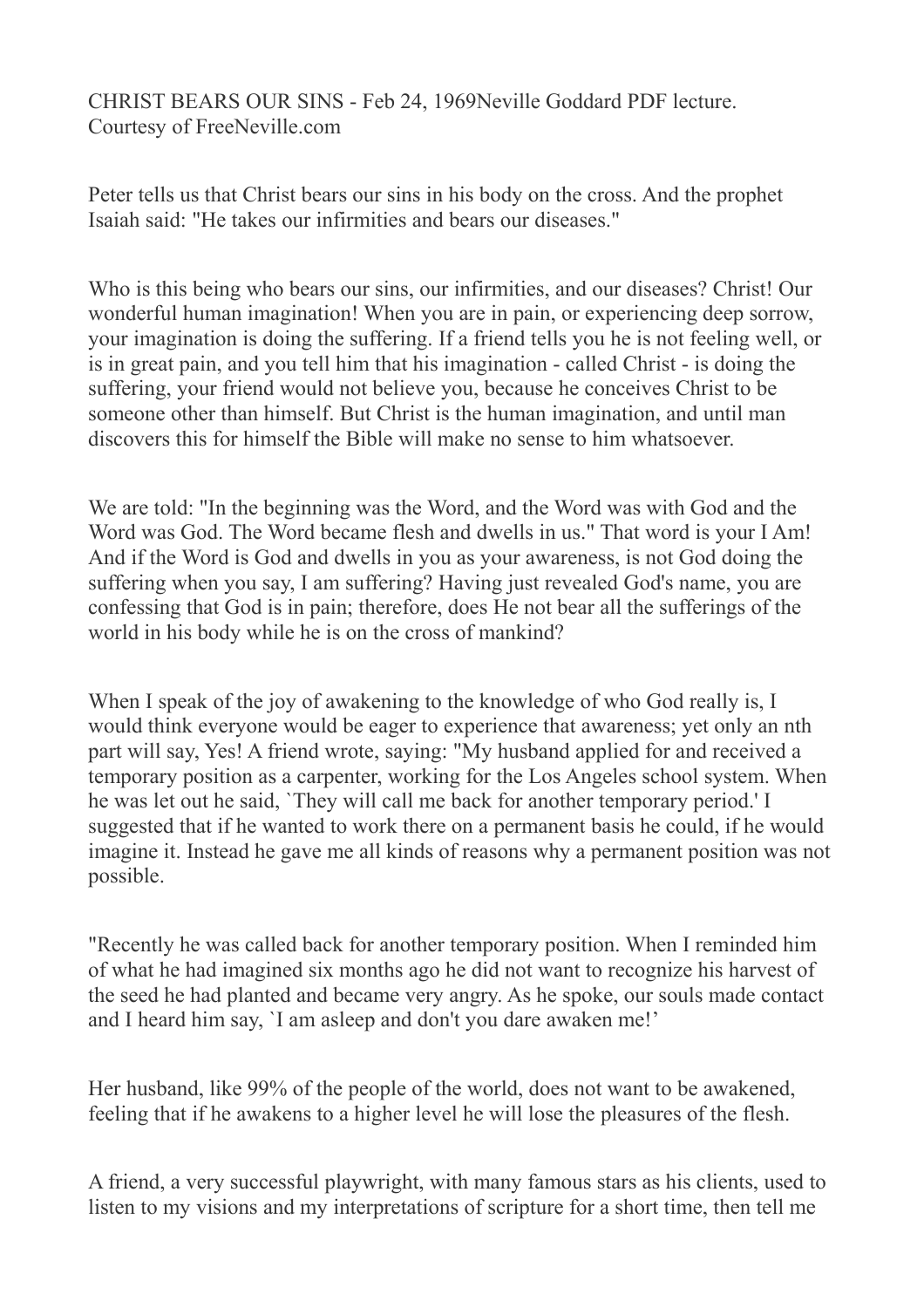he had heard enough. He didn't want to go beyond the point of curiosity, to become interested and desire the spiritual world, because he was afraid he would lose his physical contact with life and he was only interested in sex. He had money and everything money could buy, and he loved playing the field in the theatrical world.

He died a few years ago and is now restored to a body just like the one he had here, only young, full of vigor, eager to continue his sexual life. This man has not felt the famine which is sent. It is not a hunger for food or a thirst for water, but for the hearing of the word of God. And until that famine possesses you God's word will not hold your interest. I could go on the radio and TV or write articles for the newspapers regarding my experiences, but - like the lady's husband - they would say, "I am asleep and don't you dare awaken me!"

Now, God and his word are one, so if God sent his word, then he sent himself declaring: "He who sees me, sees him who sent me; for I am the word which will not return unto me void, but must accomplish that which I purpose and prosper in the thing for which I was sent."

The outer man is the external word, which comes first. The inner man is then sent to animate and eventually give life to the outer man by fulfilling the word. And when the outer man hungers for the word of God, everything said in scripture concerning God's plan of self-redemption fulfills itself in him. He doesn't redeem someone else, as there is no one else. We are the gods who came down and God can only redeem himself by fulfilling scripture.

Now another lady shared this vision saying: "I am standing in the midst of an enormous crowd. Everyone around me is screaming, `He is crazy. He is mad. He is crazy. He is mad,' over and over again. Walking quickly to discover who they are referring to, I see a man standing alone at the head of the crowd. Recognizing him as the man I love, I run to him and cry, `I love you, I love you.'

"Although the crowd surges upon him and beats him, I continue to express my love. Suddenly he places his hands upon my neck. I feel his thumbs press into my throat and feel as though I am going to die. Then the pressure is released. The man raises his hands, which become two white wings, which caress me with an indescribable love as I awake."

That night this lady fulfilled the 40th, 48th, 51st, 52nd and 53rd [chapters] of Isaiah. I say to her without any doubt in my heart, that she is very near salvation. Everything in her wonderful vision was made visible. She was the man and the crowd. She sent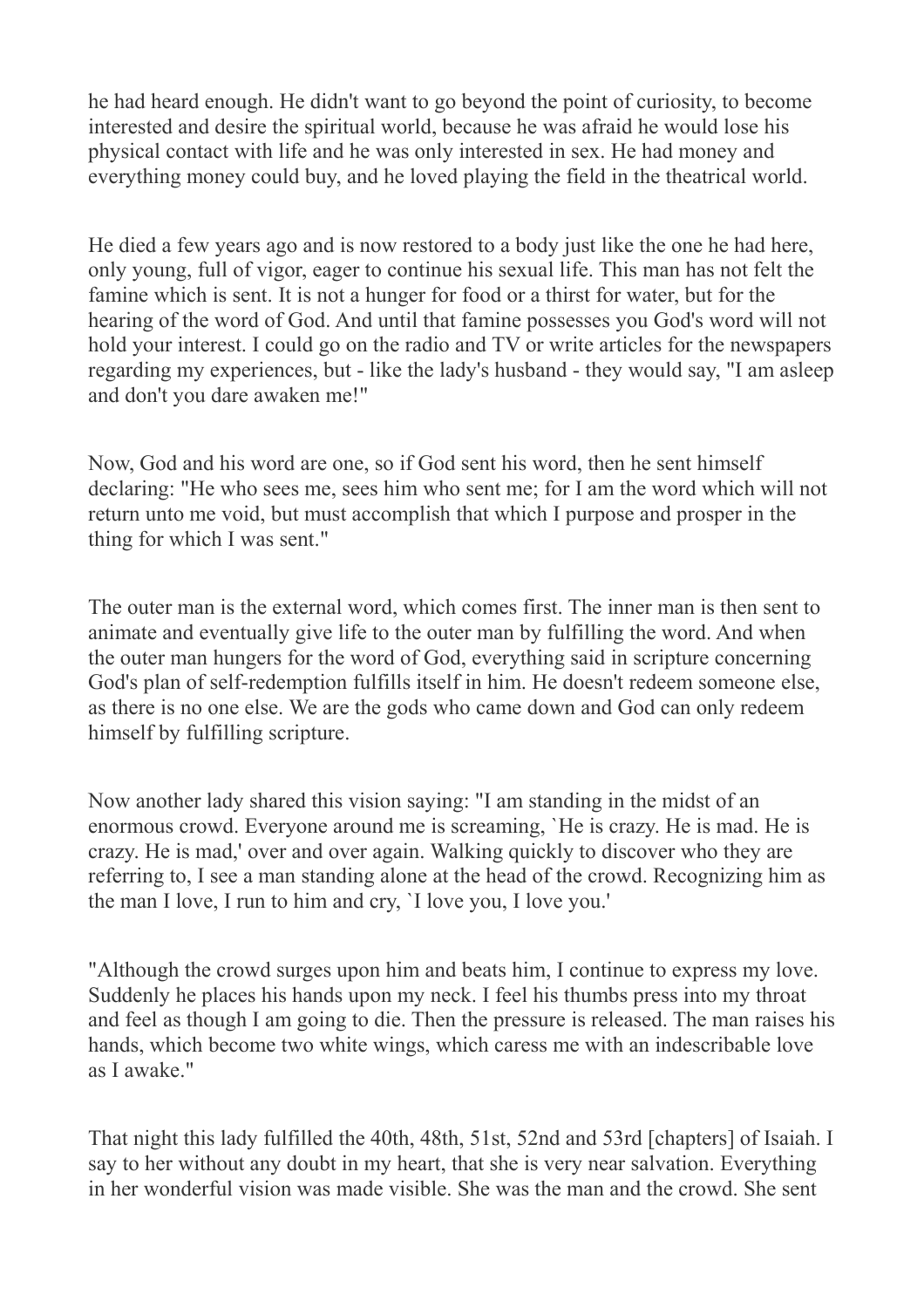herself through hell because she loves herself, just as you and I do. In Blake's lovely song, "A Little Boy Lost", he said:

"Nought loves another as itself, Nor venerates another so. Nor is it possible to thought, A Greater than itself to know."

How can thought know a thought greater than itself? How could you love another more than yourself? It is impossible, for there is no other.

Love is the being playing every part. Love is the crowd, the tempters, and the one abused. Feel distress, and you are abusing Christ by saying, I am distressed. Feel ashamed, limited, inadequate or afraid, and God is experiencing them all; for He is your awareness, believing himself to be ashamed, limited, inadequate, or afraid and dying in your sins.

Just as my friend heard the vision tell her to change the comma, for the statement should read: "Before Abraham, was I am," here again we find that unless you believe your I am is the one you have worshiped on the outside, you die in your sins; for your I am was before Abraham.

It is Christ who bears all of your afflictions, your sorrows and diseases. There is no record of a man who took upon himself a terminal disease while the one he took it from was set free. The implication is there, for - bearing our afflictions and weakness - God has the power to set man free. But Christ is not someone external to yourself. The Universal Christ is a diffusion of an individuality. You say I am, I say I am. We are the same I am, who is Christ, who is God, who is Jehovah - for there is nothing but I am!

Christ, who is your very self, bears all of your afflictions, your weaknesses, and sins; but this is difficult for man to understand. Several years ago I gave a series of nineteen lectures in San Francisco, attended by a lady and her lawyer son. At the end of the series the lady questioned her son, saying: "Do you believe Neville?" And answering with his rational mind he said: "He sounds sincere. He may be sincerely wrong, but I'm sure he is sincere."

At that time the son was living with his mother. Every night before retiring they would remind each other to put the law of identical harvest into practice. When I returned to San Francisco the next year I learned that this man had formed an organization which was in the process of building the largest and most modern co-op in the Bay Area, called the Comstock. This project was followed by building up the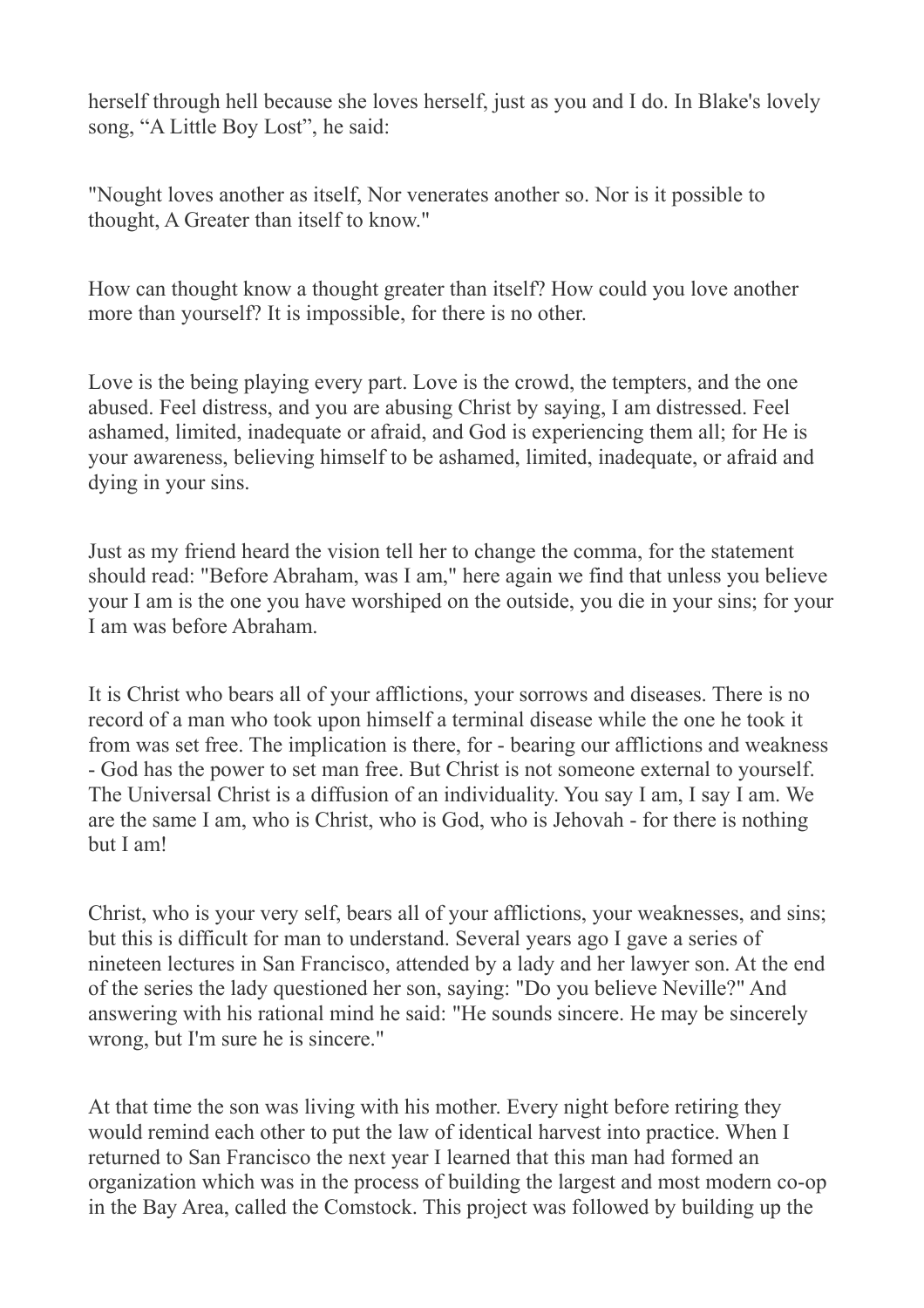peninsula and now this gentleman is worth millions.

Both mother and son used the law to achieve their every goal, yet she admitted she did not understand what I meant when I said Christ suffers for her. Although she could tell me: "I have a toothache," she couldn't grasp the fact that she is her imagination and therefore the cause of the toothache as well as the wonderful co-op.

If you are suffering, Christ is suffering, for his name is I am, and there is no other Christ. God actually became flesh and dwells in you. Once you realize this you will never turn to another. This gentleman has made a fortune, yet he does not understand how it all came about, because the hunger is not upon him. Although it would not be necessary, he is not willing to give up his enormous earthly holdings to have the experiences which would result in regeneration.

You do not kill desire. You do not have yourself castrated. You are simply beyond the organization of sex and your desire for earthly things ceases to be. Ninety-nine per cent of the people here desire worldly pleasures, while I speak of a pleasure that transcends this world - where one lives in a world of reality and creativity. But until that famine comes, you will continue to desire things that die in this world.

Now, another lady shared this experience, saying: "In my vision I knew you had died, yet you had returned to lecture and teach as usual. You were wearing my earthly father's face, yet I knew the bone structure to be yours. Everyone called you the Father, but not knowing my earthly father, they could not see his face, only yours. As I woke I knew that the face I touched on the surface would be that of my earthly father, but its structure would be that of the Father."

There is only one Father. It is He who wears every mask. In this wonderful experience, she saw her earthly father wearing the frame of the Father, because the Father is a protean being and assumes every face. She saw the foundation, the bone structure of the man who told her salvation's story, wearing the face of her earthly father.

We are told that when God took upon himself the sins of the world, he was a man of sorrow, despised and rejected by men. There is no description of the man in whom God awoke because he is never a sculptured, beautiful man on the outside, but a perfectly normal person.

This lady said that she is very fond of the Book of John, as it seems to be more loving than any other book in the Bible. I will go along with that. She felt that the answer to the experience I just spoke of would come to her from the Book of John. I suggest she read the 10th chapter of John. In it Christ is called a man who has a devil and they question why listen to him. You, my dear, are that central figure, and you are also the crowd screaming at yourself; and you deny the existence of the Christ within, for there is no other. There is only God.

You can put God to the test, and if He proves himself in the testing then you will know God is your own wonderful human imagination. If you want the joy of marriage, a love affair, or a romance, you can test God by assuming the one you desire is with you now. And to the degree you persist in that assumption, it will be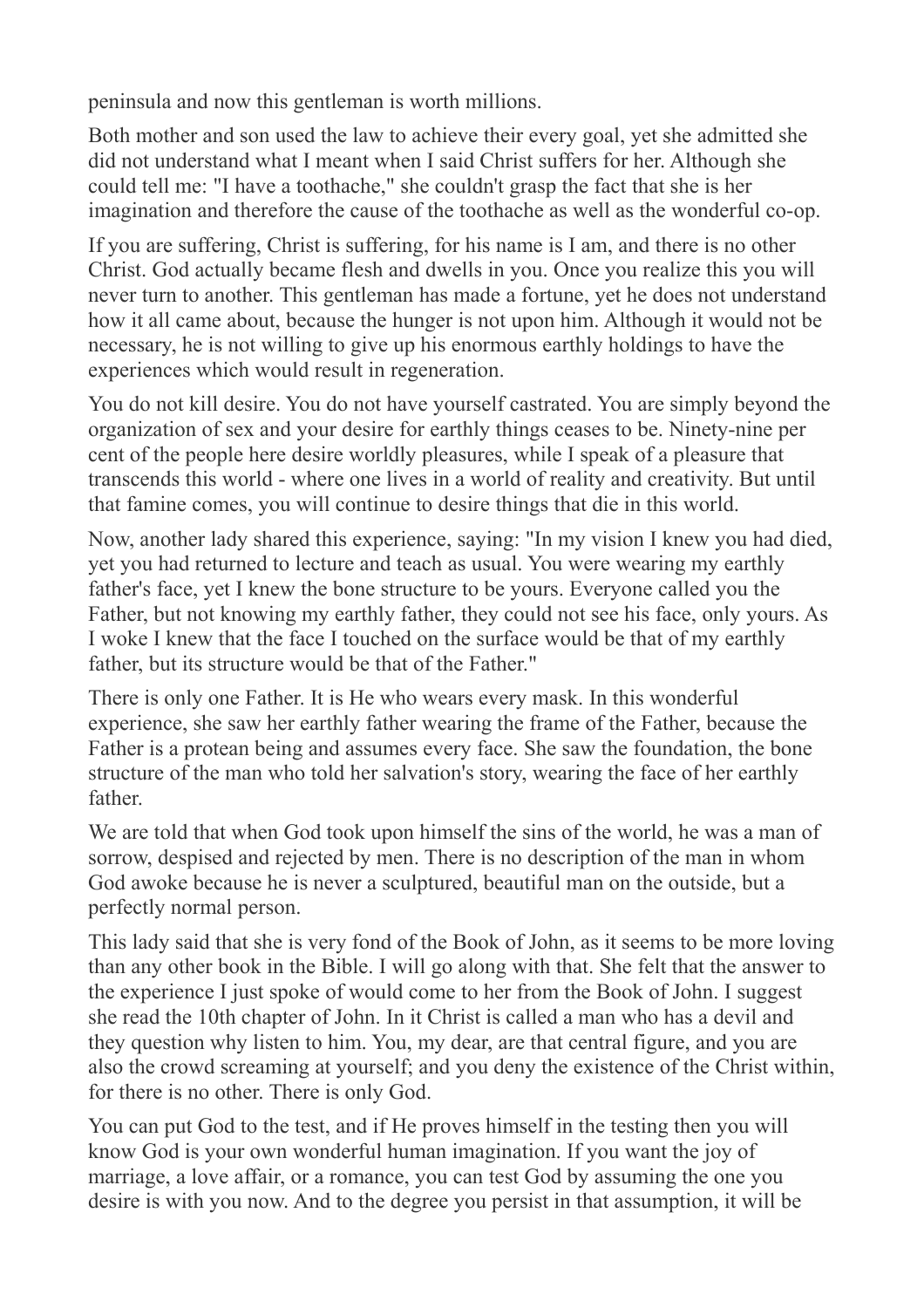yours to experience. Do not be concerned as to how or when it will happen; simply persist in the assumption that it has happened, and when it does you will know who God is.

My wife woke too early to get up this morning, so she thought about what she wanted most, and that was for her husband and daughter to be blissfully happy. Thinking of what she could do to make it so, she realized that it was something they alone must decide. Then she fell asleep dwelling on their happiness and this is her dream: Seeing me lying on a couch she heard me say: "I don't feel comfortable here," and she replied: "I know - you don't like to sleep on the first floor, but would rather be elevated and sleep above."

Then the dream changed and she was putting a puzzle together with our daughter Vicki, who began to laugh as she picked up a piece of the puzzle and watched it fall into its perfect place. Looking at Vicki she said to herself: "I have never seen her look so pretty and be so blissfully happy." Then she awoke. Her desire for happiness was answered in the depth of her being and must now come to the surface.

Jesus Christ is your own wonderful human imagination and his story is all about you. Told in the third person, it is written as though another is doing all the suffering for you; yet you know you are the one who is suffering. I tell you, that unless you believe your awareness of being is God you will continue to miss your mark, thereby remaining in sin.

I am is the key to scripture. Called Jesus Christ in the New Testament, God the Father's name is revealed in the Old Testament as I am. Having come into the world to fulfill the word, you cannot return empty but must accomplish that which you purposed and prosper in the thing for which you sent yourself. After inspiring the prophets to tell your story, you came not only to fulfill their prophecy, but to share your experiences to encourage others.

The Old Testament is a prophetic blueprint which you will fulfill, for you are the Jehovah of the Old Testament and the Jesus Christ of the New. You may either accept this truth or reject it, but what I am telling you is true. Christ is not a little man, but the universally diffused individuality of which we are. So when one awakes and the second one follows, the third will awaken and eventually all of the universally diffused individuals will awaken in that one glorious body called the kingdom of heaven. Having come into and overcoming the world of death, we will be victorious over our challenge.